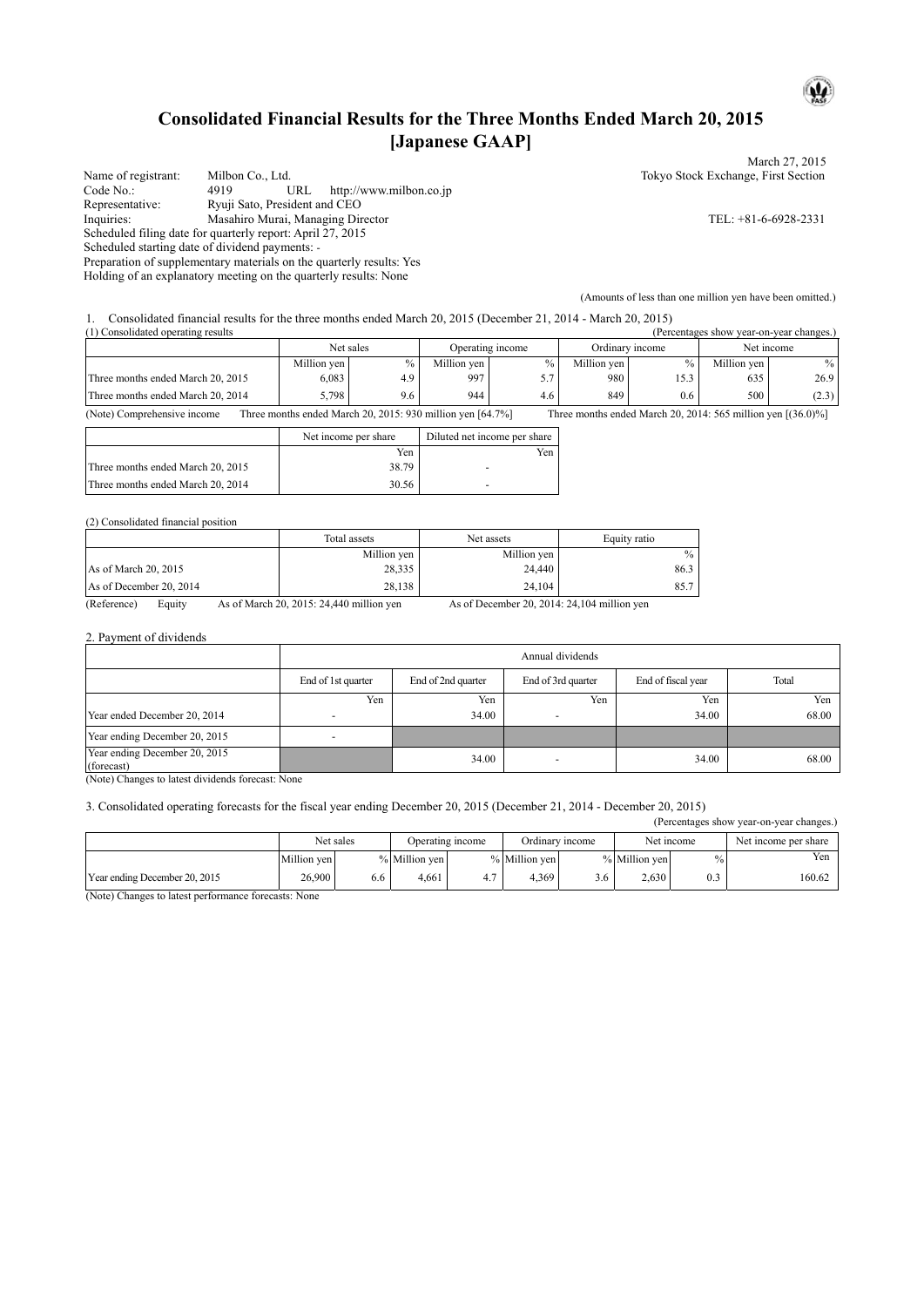\*Notes

(1) Significant changes in subsidiaries during the period

(changes in specified subsidiaries resulting in the change in the scope of consolidation) : None<br>New: 0 companies (Company name: ) Exclu

Exclude: 0 companies (Company name: )

(2) Application of accounting methods specific to the preparation of quarterly consolidated financial statements: No

|               |                                                                  |  |  |  |        | (3) Changes in accounting policies, changes in accounting estimates and retrospective restatements |  |
|---------------|------------------------------------------------------------------|--|--|--|--------|----------------------------------------------------------------------------------------------------|--|
|               | 1) Changes in accounting policies due to amendment to the        |  |  |  |        |                                                                                                    |  |
|               | accounting standards, etc.                                       |  |  |  | $Y$ es |                                                                                                    |  |
| $\sim$ $\sim$ | 그 그는 그 사람들은 그 사람들을 지금 모르는 것을 하고 있다. 그 사람들은 그 사람들은 그 사람들을 지금 말했다. |  |  |  |        |                                                                                                    |  |

| 2) Changes in accounting policies other than those in 1) above | : None |
|----------------------------------------------------------------|--------|
| 3) Changes in accounting estimates                             | : None |

4) Retrospective restatements : None

(4) Number of shares issued (common stock)

| 1) Number of shares issued at the end of the period<br>(including treasury shares) | As of<br>March 20, 2015              | 16,558,617 shares | As of<br>December 20, 2014           | 16,558,617 shares |
|------------------------------------------------------------------------------------|--------------------------------------|-------------------|--------------------------------------|-------------------|
| 2) Number of treasury shares at the end of the period As of                        | March 20, 2015                       | 185,078 shares    | As of<br>December 20, 2014           | 184.672 shares    |
| 3) Average number of shares during the period<br>(cumulative)                      | Three months ended<br>March 20, 2015 | 16,373,819 shares | Three months ended<br>March 20, 2014 | 16,376,028 shares |

\*Status of execution of quarterly review of financial statements

As these financial statements are not subject to the review of the quarterly financial statements pursuant to the Financial Instruments and Exchange Act, procedures for said review are not completed at the time of disclosure of this report.

\*Explanation on the appropriate use of operating forecasts and other special instructions

Operating forecasts and other statements regarding the future presented in these materials are based on information currently available and certain assumptions deemed to be reasonable, and actual performance may differ substantially due to various factors.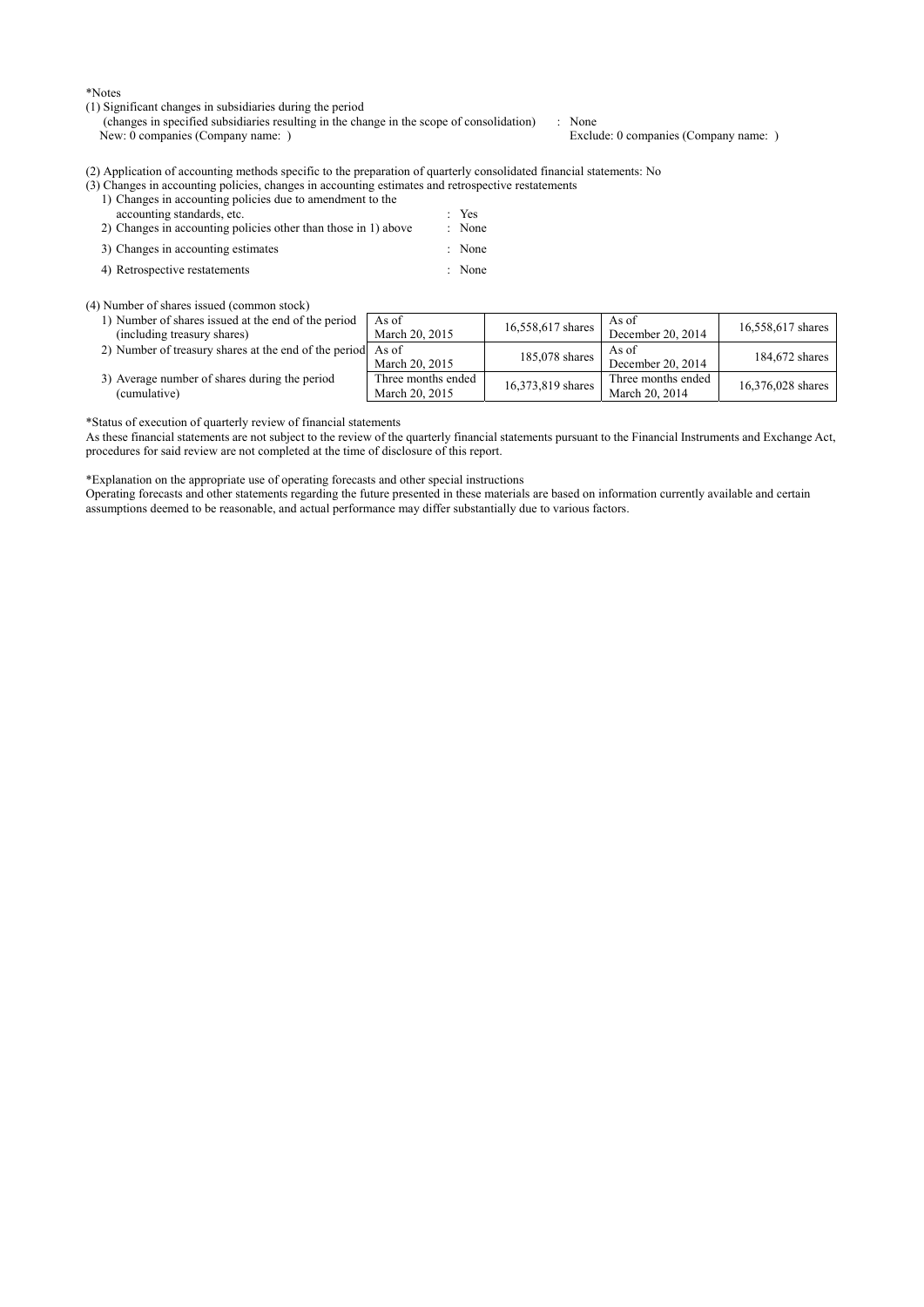Contents of supplementary materials

| (1) |  |
|-----|--|
| (2) |  |
| (3) |  |
|     |  |
| (1) |  |
| (2) |  |
| (3) |  |
|     |  |
| (1) |  |
| (2) |  |
| (3) |  |
| (4) |  |
|     |  |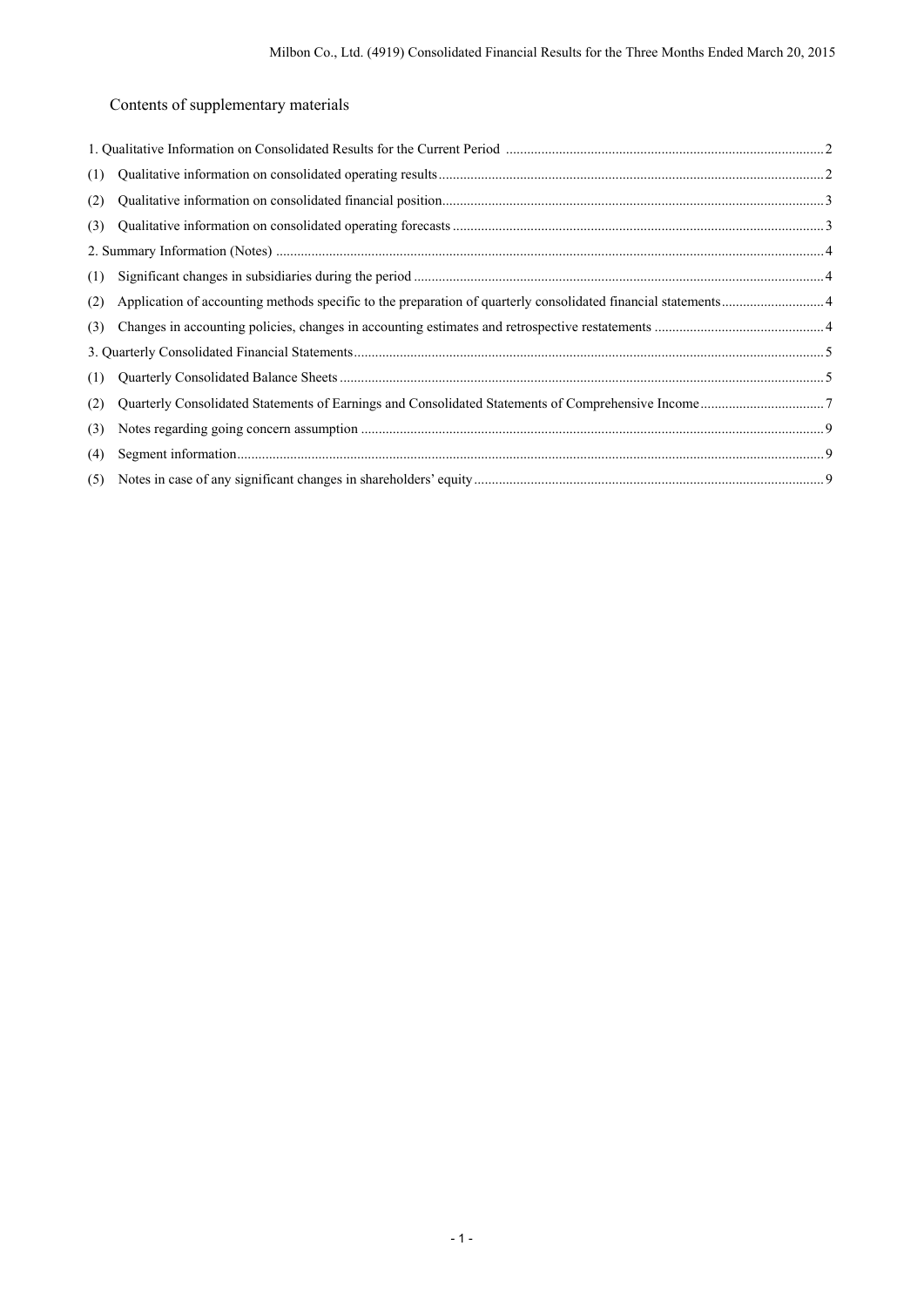## 1. Qualitative Information on Consolidated Results for the Current Period

## (1) Qualitative information on consolidated operating results

During the three month period ended March 20, 2015, the Japanese economy continued its moderate recovery trend centered in the corporate sector, as both the employment and income environments are improving as a result of the decline in crude oil prices as well as the positive effects of the government's economic policies. In the beauty industry, demographics are having a growing impact on salons, such as the decline in customers due to the decrease in the productive-age population (15 to 64 years old) and difficulty hiring staff because of the drop in the number of beauty school students. Despite this environment, the yearly usage amount by mature women, centered on women in their 40s, is on the rise, and the high employment rate has resulted in a recent rising trend in usage amounts by women in their mid-20s as well.

Amid this environment, the Milbon Group believes that it is important that professionals with expertise respond to the awakening and heightening beauty needs of these two generations of women―those in their 20s and those in their 40s. Efforts are focused on salons with the goal of "raising the level of expertise of professionals and supporting higher productivity in order to respond to women, who continue to shine in society, from those awakening to beauty to those with heightened beauty needs."

Consolidated net sales during the three month period ended March 20, 2015 increased to 6,083 million yen (up 4.9% year-on-year). This was primarily due to steady growth in sales of the system hair care brand Aujua, as well as solid sales of hair care products containing Milbon's original hair repair ingredient CMADK. Favorable sales growth of the overseas subsidiaries thanks to the proactive educational activities conducted in the salons was another factor for the increase.

Operating income was 997 million yen (up 5.7% year-on-year), ordinary income was 980 million yen (up 15.3% year-on-year) and net income was 635 million yen (up 26.9% year-on-year).

Breakdown of net sales by product category and breakdown of net sales into domestic and overseas sales are shown below:

| [Breakdown of consolidated net sales by product category] |                                                                                                                                                                                                                                                                                                                                                                            | (Unit: Million yen) |
|-----------------------------------------------------------|----------------------------------------------------------------------------------------------------------------------------------------------------------------------------------------------------------------------------------------------------------------------------------------------------------------------------------------------------------------------------|---------------------|
|                                                           | $\mathbf{T}^{\bullet}$ , and a set of $\mathbf{I}^{\bullet}$ , $\mathbf{I}^{\bullet}$ , $\mathbf{I}^{\bullet}$ , $\mathbf{I}^{\bullet}$ , $\mathbf{I}^{\bullet}$ , $\mathbf{I}^{\bullet}$ , $\mathbf{I}^{\bullet}$ , $\mathbf{I}^{\bullet}$ , $\mathbf{I}^{\bullet}$ , $\mathbf{I}^{\bullet}$ , $\mathbf{I}^{\bullet}$ , $\mathbf{I}^{\bullet}$ , $\mathbf{I}^{\bullet}$ , |                     |

Product category Three months ended March 20, 2014 Three months ended March 20, 2015 Increase (decrease) amount Year-on-year<br>change (%) Amount Ratio (%) Amount Ratio (%) Amount Ratio (%) amount change (%) Hair care products 3,099 53.5 3,537 58.1 437 14.1 Hair coloring products  $\begin{vmatrix} 2,268 & 39.1 & 2,172 & 35.7 & (96) & (4.3) \end{vmatrix}$ Permanent wave products  $\begin{vmatrix} 379 & 6.5 & 331 & 5.5 & (47) & (12.5) \\ 1 & 3 & 3 & 1 & 5.5 & (47) & (41.5) \end{vmatrix}$ Others 19, 17.7 (8) 10.9 (17.7 (8) 10.7 (8) 11.7.7 (8) 10.7 (17.7 (17.7 (17.7 (17.7 (17.7 ) Total 5,798 100.0 6,083 100.0 284 4.9

[Breakdown of net sales into domestic and overseas sales] (Unit: Million yen)

|                | Three months ended<br>March 20, 2014 |               | March 20, 2015 | Three months ended | Increase<br>(decrease) | Year-on-year<br>change $(\% )$ |  |
|----------------|--------------------------------------|---------------|----------------|--------------------|------------------------|--------------------------------|--|
|                | Amount                               | Ratio $(\% )$ | Amount         | Ratio $(\% )$      | amount                 |                                |  |
| Domestic sales | 5.203                                | 89.7          | 5.276          | 86.7               | 73                     | 1.4                            |  |
| Overseas sales | 594                                  | 10.3          | 806            | 13.3               | 211                    | 35.5                           |  |
| Total          | 5,798                                | 100.0         | 6,083          | 100.0              | 284                    | 4.9                            |  |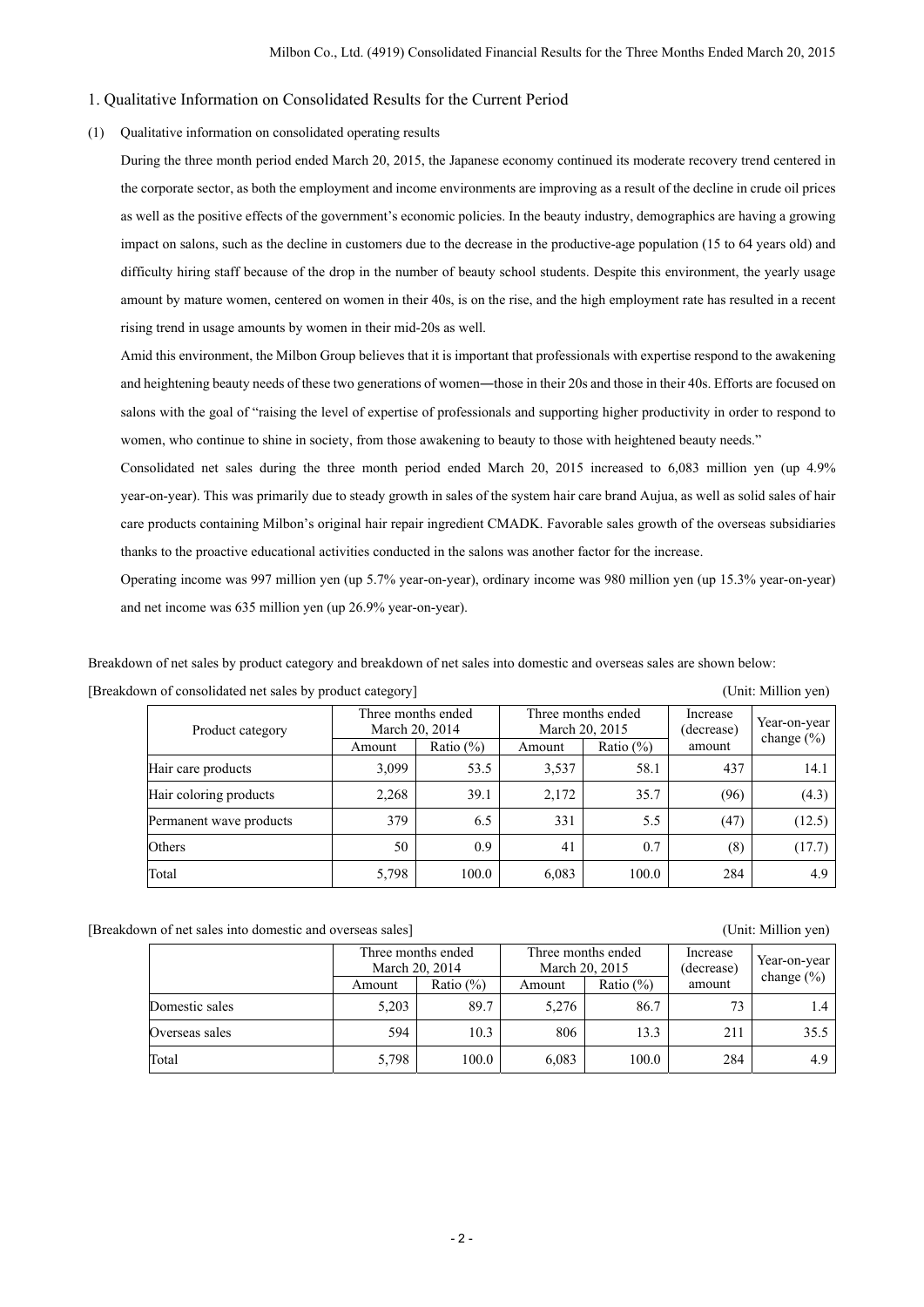#### (2) Qualitative information on consolidated financial position

Total assets at the end of the three month period ended March 20, 2015 increased by 196 million yen compared to the end of the previous fiscal year to 28,335 million yen.

Current assets decreased by 726 million yen compared to the end of the previous fiscal year to 13,581 million yen. This was mainly due to the 881 million yen decline in cash and deposits and the 359 million yen decline in notes and accounts receivable trade, as well as the 396 million yen increase in merchandise and finished goods.

Non-current assets increased by 922 million yen compared to the end of the previous fiscal year to 14,754 million yen. This was due mainly to the 412 million yen increase in land in conjunction with the purchase of land adjacent to the Yumegaoka Plant and an increase of 231 million yen in investment securities attributable to factors such as higher prices of listed stocks.

Current liabilities decreased by 155 million yen compared to the end of the previous fiscal year to 3,714 million yen. This was due mainly to decreases in accounts payable - other and in income taxes payable of 308 million yen and 380 million yen, respectively, and increases in accounts payable - trade and in provision for bonuses by 259 million yen and 241 million yen, respectively.

There were no significant changes in non-current liabilities from the end of the previous fiscal year.

Net assets increased by 336 million yen compared to the end of the previous fiscal year to 24,440 million yen. This was due mainly to the 152 million yen increase in foreign currency translation adjustment due to the weakening of the yen and the 149 million yen increase in valuation difference on available-for-sale securities attributable to factors such as higher prices of listed stocks.

As a result, the equity ratio changed from 85.7% at the end of the previous fiscal year to 86.3%. Net assets per share based on the total outstanding shares as of the end of the period under review increased from 1,472.10 yen per share at the end of the previous fiscal year to 1,492.68 yen per share.

#### (3) Qualitative information on consolidated operating forecasts

In terms of the full-year forecast there are no changes to the previous consolidated performance forecasts, which were announced on January 21, 2015.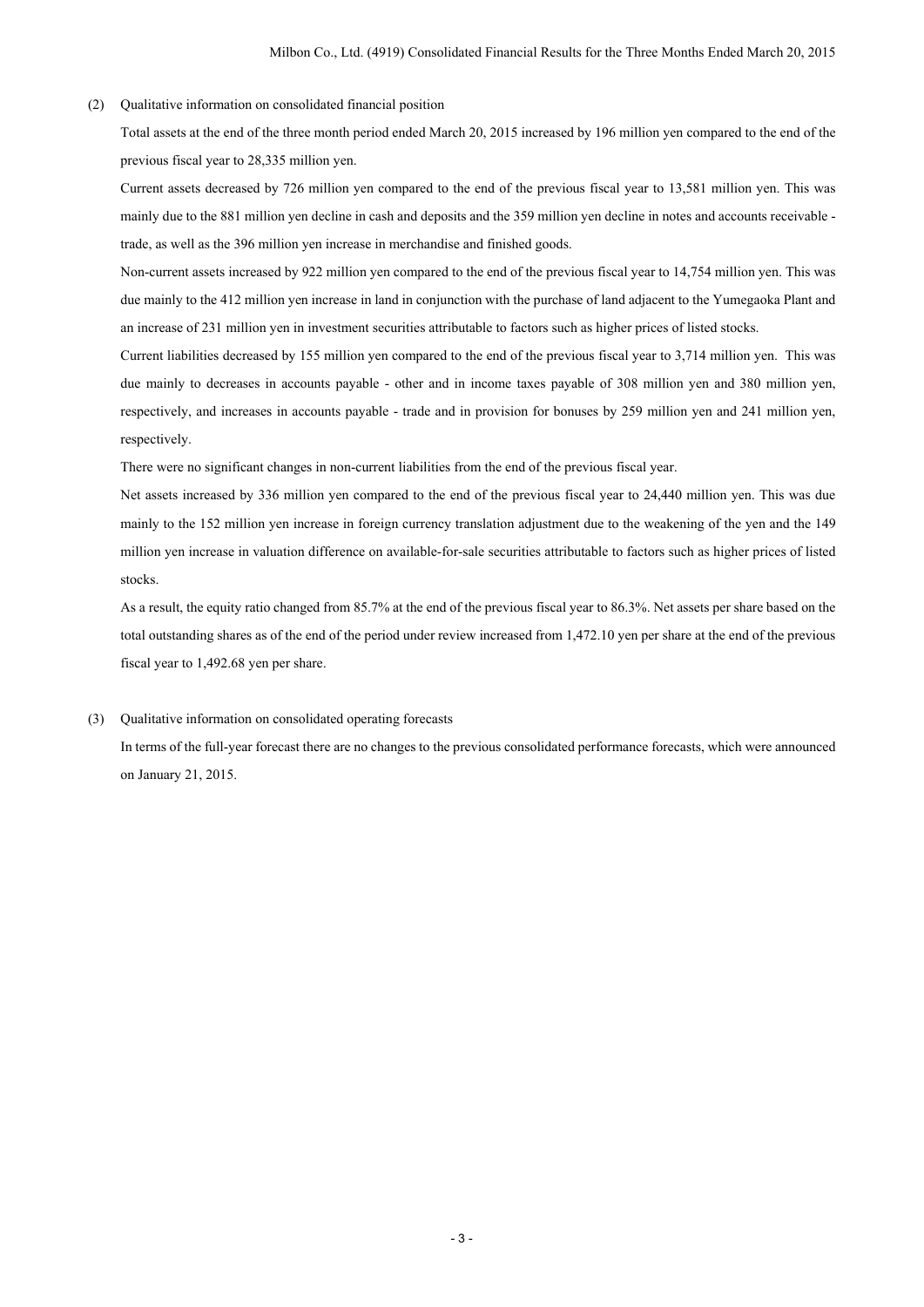- 2. Summary Information (Notes)
- (1) Significant changes in subsidiaries during the period None
- (2) Application of accounting methods specific to the preparation of quarterly consolidated financial statements None
- (3) Changes in accounting policies, changes in accounting estimates and retrospective restatements

(Changes in accounting policies)

(Application of the Accounting Standard for Retirement Benefits, etc.)

Regarding the "Accounting Standard for Retirement Benefits" (ASBJ Statement No. 26, May 17, 2012) and "Guidance on Accounting Standard for Retirement Benefits" (ASBJ Guidance No. 25, May 17, 2012), effective from the current first quarter, the Company has applied the provisions of the main clauses of Paragraph 35 of the Accounting Standard for Retirement Benefits and Paragraph 67 of Guidance on Accounting Standard for Retirement Benefits, reviewed its calculation method for retirement benefit obligations and current service costs, and changed its method of attributing expected benefits to periods from the straight-line basis to the benefit formula basis. In addition, the Company has changed the method for determining the discount rate from a method based on a period approximate to the expected average remaining working lives of employees to a method that uses a single weighted average discount rate reflecting the estimated timing and amount of benefit payments.

Application of the Accounting Standard for Retirement Benefits and Guidance on Accounting Standard for Retirement Benefits is in line with the transitional measures provided in Paragraph 37 of the Accounting Standard for Retirement Benefits, and the effect of the revision to the calculation method for retirement benefit obligations and current service costs has been added to or deducted from retained earnings as of December 21, 2014.

As a result, as of December 21, 2014, net defined benefit asset decreased by 55,973 thousand yen and retained earnings decreased by 36,103 thousand yen. The effect of the revision on operating income, ordinary income and income before income taxes and minority interests for the three month period ended March 20, 2015 is immaterial.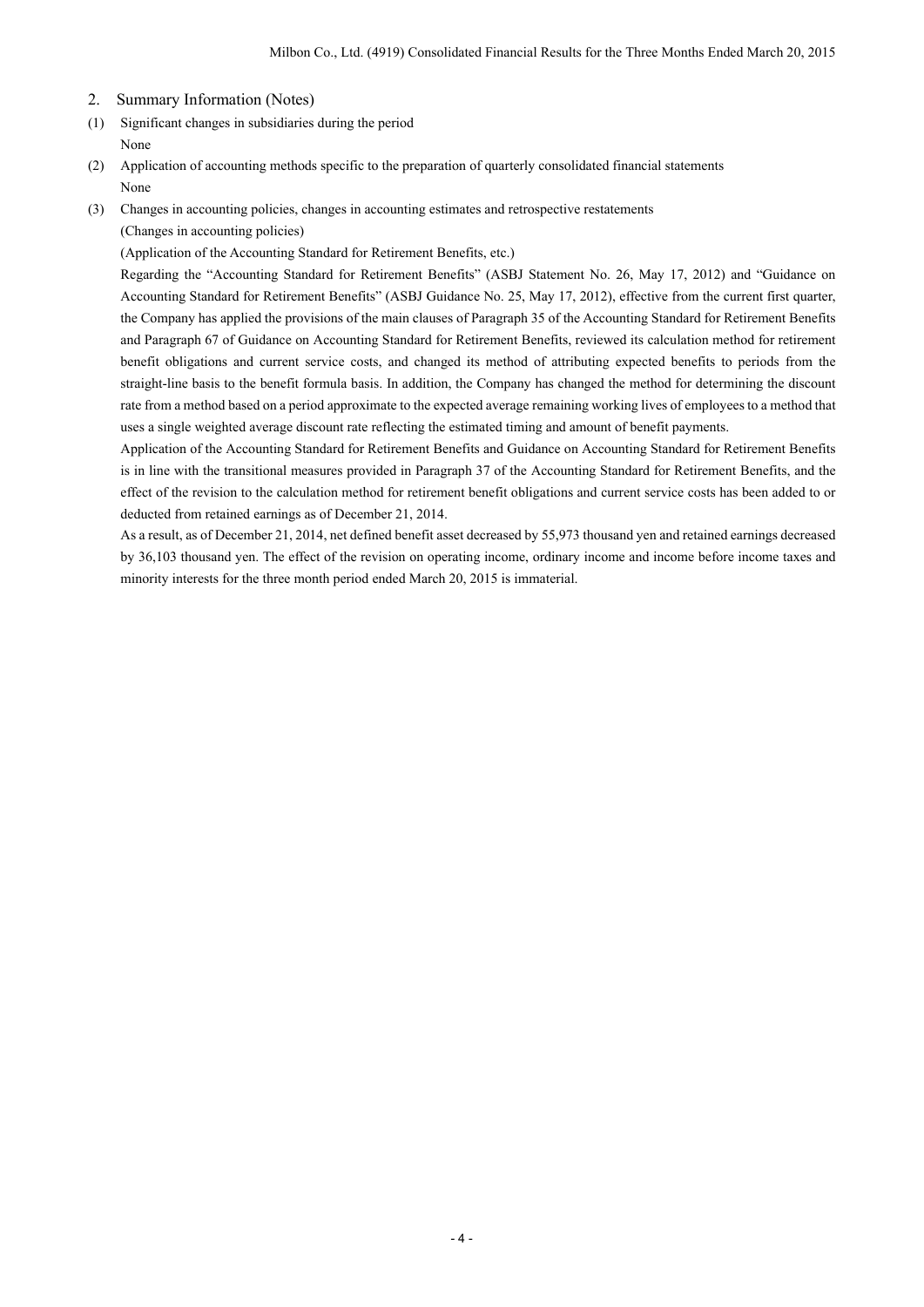- 3. Quarterly Consolidated Financial Statements
	- (1) Quarterly Consolidated Balance Sheets

|                                        |                                                   | (Thousand yen)                                         |
|----------------------------------------|---------------------------------------------------|--------------------------------------------------------|
|                                        | Previous Fiscal Year<br>(As of December 20, 2014) | <b>Current First Quarter</b><br>(As of March 20, 2015) |
| Assets                                 |                                                   |                                                        |
| Current assets                         |                                                   |                                                        |
| Cash and deposits                      | 7,386,867                                         | 6,505,820                                              |
| Notes and accounts receivable - trade  | 3,427,276                                         | 3,067,435                                              |
| Merchandise and finished goods         | 2,258,355                                         | 2,681,407                                              |
| Work in process                        | 22,989                                            | 28,182                                                 |
| Raw materials and supplies             | 795,564                                           | 850,717                                                |
| Other                                  | 460,762                                           | 491,467                                                |
| Allowance for doubtful accounts        | (44, 289)                                         | (43, 613)                                              |
| Total current assets                   | 14,307,525                                        | 13,581,417                                             |
| Non-current assets                     |                                                   |                                                        |
| Property, plant and equipment          |                                                   |                                                        |
| Buildings and structures, net          | 4,270,850                                         | 4,385,075                                              |
| Machinery, equipment and vehicles, net | 1,076,672                                         | 1,104,279                                              |
| Land                                   | 4,876,552                                         | 5,289,089                                              |
| Construction in progress               | 58,635                                            | 157,299                                                |
| Other, net                             | 248,178                                           | 324,730                                                |
| Total property, plant and equipment    | 10,530,889                                        | 11,260,474                                             |
| Intangible assets                      | 448,856                                           | 412,947                                                |
| Investments and other assets           |                                                   |                                                        |
| Investment securities                  | 1,908,728                                         | 2,139,970                                              |
| Net defined benefit asset              | 257,649                                           | 227,062                                                |
| Other                                  | 735,001                                           | 763,429                                                |
| Allowance for doubtful accounts        | (49, 681)                                         | (49,681)                                               |
| Total investments and other assets     | 2,851,698                                         | 3,080,779                                              |
| Total non-current assets               | 13,831,443                                        | 14,754,202                                             |
| <b>Total assets</b>                    | 28,138,969                                        | 28,335,619                                             |
| Liabilities                            |                                                   |                                                        |
| <b>Current liabilities</b>             |                                                   |                                                        |
| Accounts payable - trade               | 503,378                                           | 763,205                                                |
| Accounts payable - other               | 1,841,629                                         | 1,533,030                                              |
| Income taxes payable                   | 769,801                                           | 389,581                                                |
| Provision for sales returns            | 24,436                                            | 21,302                                                 |
| Provision for bonuses                  | 89.198                                            | 330,690                                                |
| Other                                  | 641,288                                           | 676,342                                                |
| Total current liabilities              | 3,869,733                                         | 3,714,153                                              |
| Non-current liabilities                |                                                   |                                                        |
| Net defined benefit liability          | 20,238                                            | 24,916                                                 |
| Other                                  | 144,883                                           | 156,177                                                |
| Total non-current liabilities          | 165,121                                           | 181,093                                                |
| Total liabilities                      | 4,034,855                                         | 3,895,246                                              |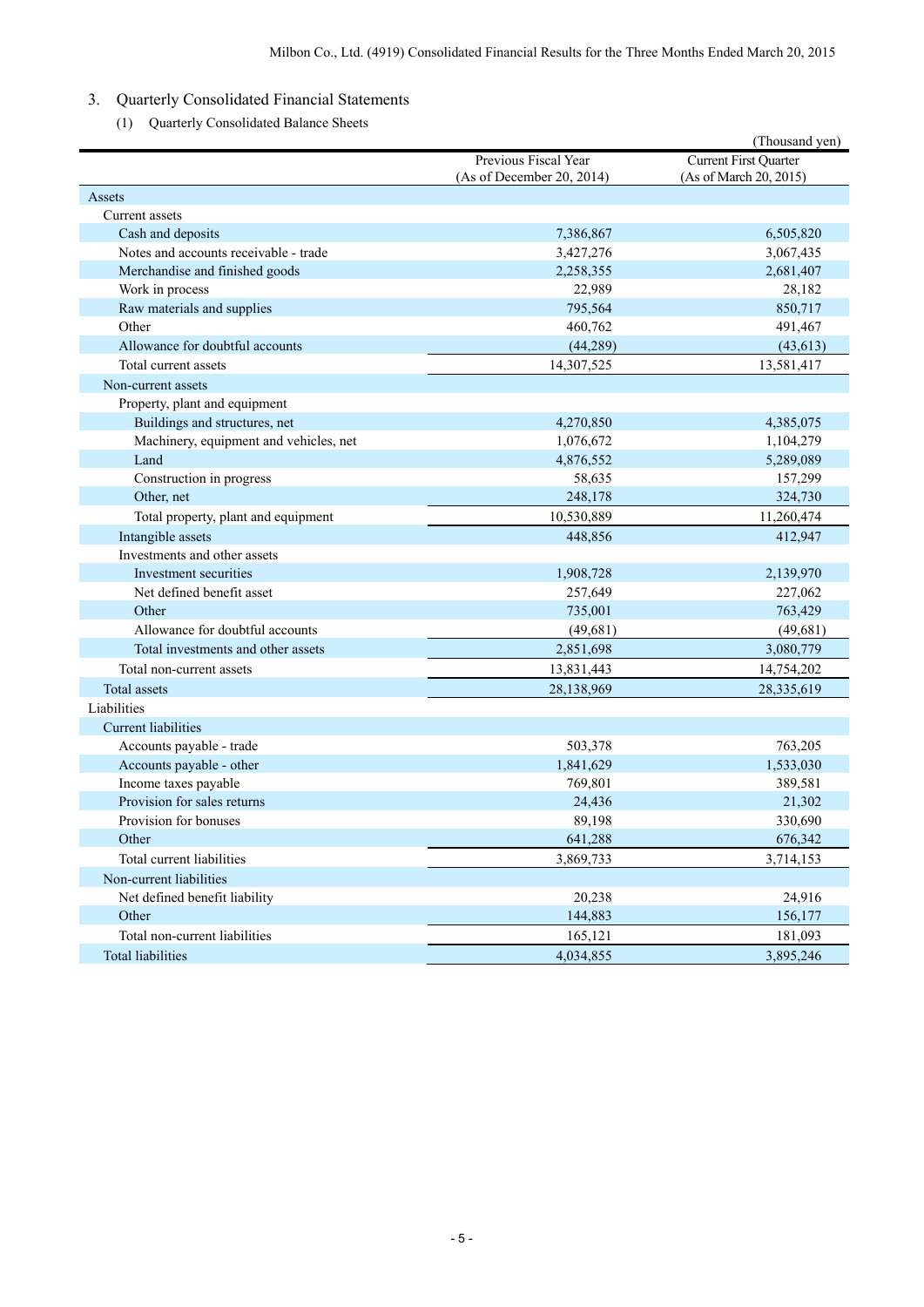|                                                       |                                                   | (Thousand yen)                                         |
|-------------------------------------------------------|---------------------------------------------------|--------------------------------------------------------|
|                                                       | Previous Fiscal Year<br>(As of December 20, 2014) | <b>Current First Quarter</b><br>(As of March 20, 2015) |
| Net assets                                            |                                                   |                                                        |
| Shareholders' equity                                  |                                                   |                                                        |
| Capital stock                                         | 2,000,000                                         | 2,000,000                                              |
| Capital surplus                                       | 199,599                                           | 199,604                                                |
| Retained earnings                                     | 21,655,660                                        | 21,698,026                                             |
| Treasury shares                                       | (535, 654)                                        | (537, 041)                                             |
| Total shareholders' equity                            | 23,319,606                                        | 23,360,589                                             |
| Accumulated other comprehensive income                |                                                   |                                                        |
| Valuation difference on available-for-sale securities | 368,519                                           | 517,669                                                |
| Foreign currency translation adjustment               | 310,899                                           | 463,102                                                |
| Remeasurements of defined benefit plans               | 105,089                                           | 99,010                                                 |
| Total accumulated other comprehensive income          | 784,508                                           | 1,079,782                                              |
| Total net assets                                      | 24, 104, 114                                      | 24,440,372                                             |
| Total liabilities and net assets                      | 28,138,969                                        | 28,335,619                                             |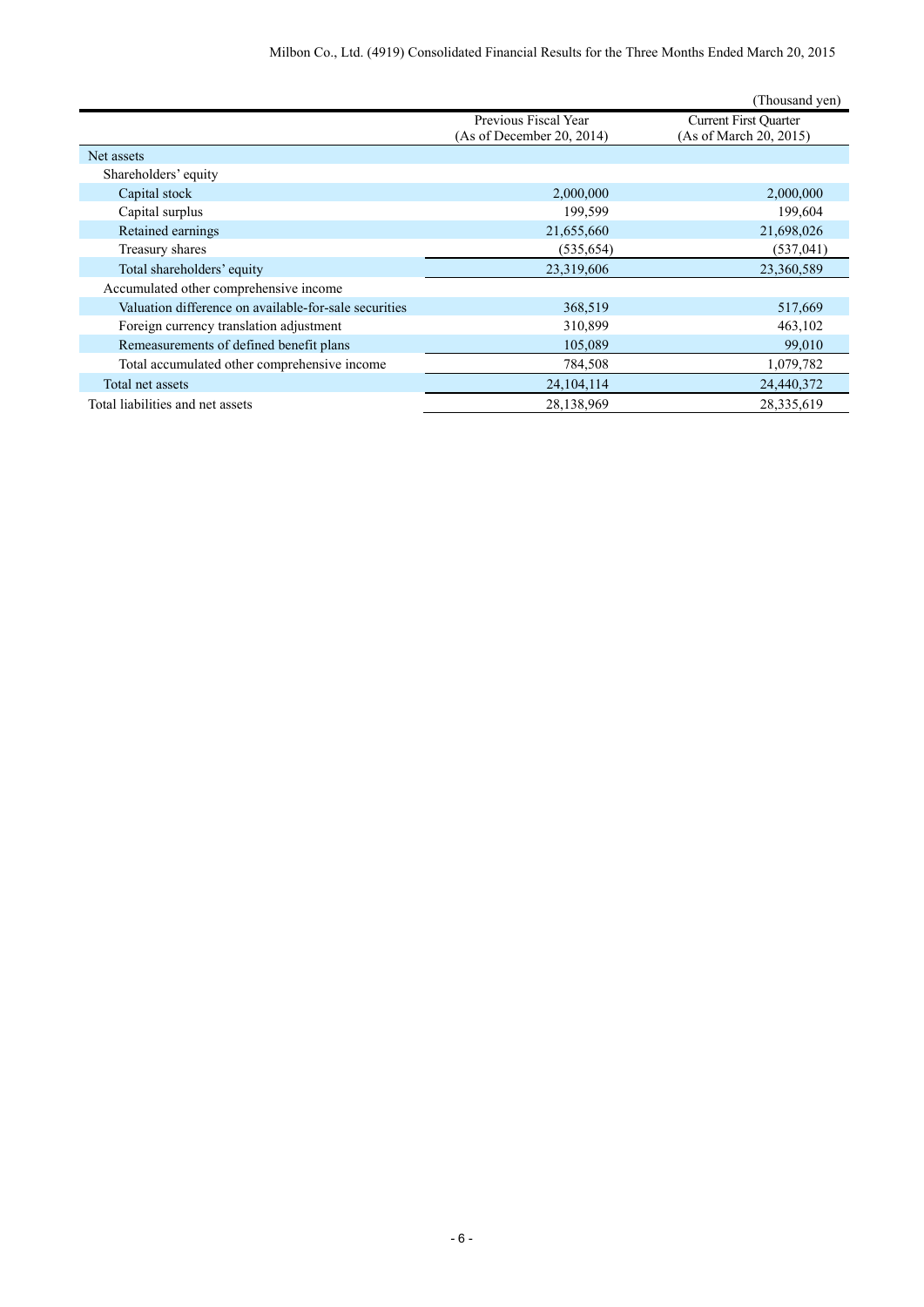(2) Quarterly Consolidated Statements of Earnings and Consolidated Statements of Comprehensive Income Quarterly Consolidated Statements of Earnings Three Months Ended March 20, 2014 and 2015

|                                                   |                                                                                 | (Thousand yen)                                                                  |
|---------------------------------------------------|---------------------------------------------------------------------------------|---------------------------------------------------------------------------------|
|                                                   | Three Months Ended<br>March 20, 2014<br>(December 21, 2013 -<br>March 20, 2014) | Three Months Ended<br>March 20, 2015<br>(December 21, 2014 -<br>March 20, 2015) |
| Net sales                                         | 5,798,236                                                                       | 6,083,009                                                                       |
| Cost of sales                                     | 1,771,578                                                                       | 1,800,879                                                                       |
| Gross profit                                      | 4,026,658                                                                       | 4,282,129                                                                       |
| Selling, general and administrative expenses      | 3,082,504                                                                       | 3,284,564                                                                       |
| Operating income                                  | 944,154                                                                         | 997,565                                                                         |
| Non-operating income                              |                                                                                 |                                                                                 |
| Interest income                                   | 4.633                                                                           | 1,600                                                                           |
| Dividend income                                   | 192                                                                             | 192                                                                             |
| Foreign exchange gains                            |                                                                                 | 25,995                                                                          |
| Company house defrayment income                   | 10,682                                                                          | 14,326                                                                          |
| Gain on surrender of insurance                    |                                                                                 | 44,056                                                                          |
| Other                                             | 1,964                                                                           | 2,783                                                                           |
| Total non-operating income                        | 17,471                                                                          | 88,954                                                                          |
| Non-operating expenses                            |                                                                                 |                                                                                 |
| Sales discounts                                   | 95,744                                                                          | 104,834                                                                         |
| Other                                             | 16,025                                                                          | 1,429                                                                           |
| Total non-operating expenses                      | 111,770                                                                         | 106,263                                                                         |
| Ordinary income                                   | 849,856                                                                         | 980,256                                                                         |
| <b>Extraordinary losses</b>                       |                                                                                 |                                                                                 |
| Loss on retirement of non-current assets          | 12,236                                                                          | 449                                                                             |
| Total extraordinary losses                        | 12,236                                                                          | 449                                                                             |
| Income before income taxes and minority interests | 837,620                                                                         | 979,807                                                                         |
| Income taxes - current                            | 354,941                                                                         | 377,092                                                                         |
| Income taxes - deferred                           | (17, 787)                                                                       | (32, 467)                                                                       |
| Total income taxes                                | 337,154                                                                         | 344,625                                                                         |
| Income before minority interests                  | 500,465                                                                         | 635,182                                                                         |
| Net income                                        | 500.465                                                                         | 635.182                                                                         |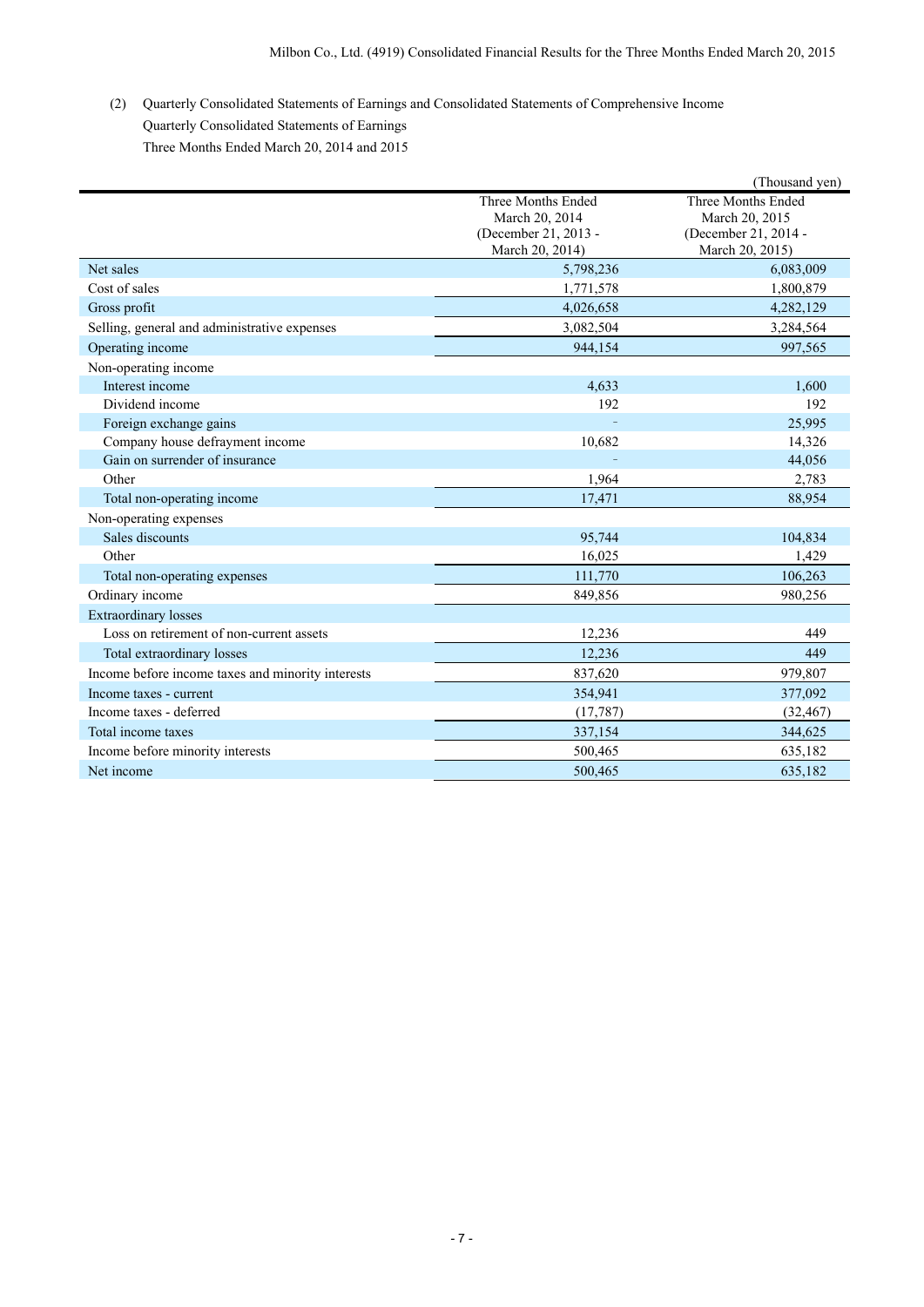Quarterly Consolidated Statements of Comprehensive Income Three Months Ended March 20, 2014 and 2015

|                                                         |                      | (Thousand yen)       |
|---------------------------------------------------------|----------------------|----------------------|
|                                                         | Three Months Ended   | Three Months Ended   |
|                                                         | March 20, 2014       | March 20, 2015       |
|                                                         | (December 21, 2013 - | (December 21, 2014 - |
|                                                         | March 20, 2014)      | March 20, 2015)      |
| Income before minority interests                        | 500,465              | 635,182              |
| Other comprehensive income                              |                      |                      |
| Valuation difference on available-for-sale securities   | (25,345)             | 149,150              |
| Foreign currency translation adjustment                 | 89,964               | 152,202              |
| Remeasurements of defined benefit plans, net of tax     |                      | (6,078)              |
| Total other comprehensive income                        | 64,618               | 295,274              |
| Comprehensive income                                    | 565,084              | 930,457              |
| Comprehensive income attributable to                    |                      |                      |
| Comprehensive income attributable to owners of parent   | 565,084              | 930,457              |
| Comprehensive income attributable to minority interests |                      |                      |